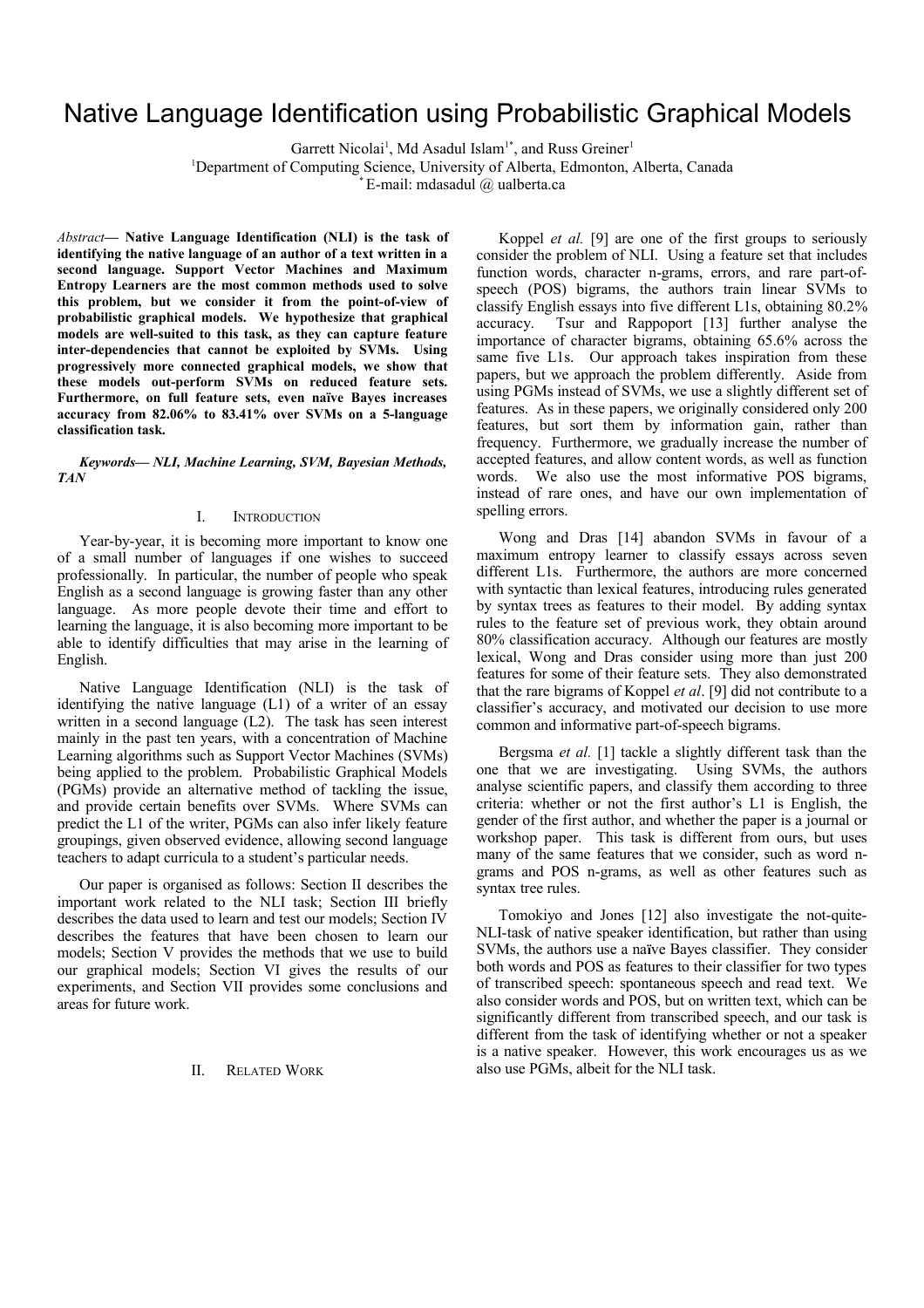Graphical models have found uses in an area similar to NLI: text classification. Like NLI, text classification aims to use features of the text to separate documents into several classes, based on their content. However, unlike NLI, text classification is often able to look for a small set of keywords that are highly indicative of their class: business documents rarely discuss baseball, unless it is about the business side of the sport. Essays can be about various topics, yet still have the same L1.

Lam and Low [10] use Bayesian networks to perform text classification, learning the structure of their network from their data, and obtain an F-measure of 0.53. Although this task is different from ours, we use the same method as the authors of representing our documents: binary indicators of the presence or absence of features. Khor and Ting [7] also use Bayesian networks for the task of text classification, discovering that Bayesian classifiers perform admirably at the task of separating conference papers by topic, obtaining 90% accuracy when compared with human experts performing the same task.

# III. DATA

Our data set is the TOEFL 2011 Corpus of Non-Native English [2], which contains 9900 essays evenly distributed across eleven languages and eight essay prompts. However, to make the task more manageable, we have reduced the data set to five languages: Chinese, French, German, Japanese, and Turkish. We thus have 4500 essays across these fives languages.

These languages were chosen to represent a set of languages that contained both linguistically related languages, such as French and German, culturally tied languages such as Chinese and Japanese, and Turkish: a language that is not culturally or linguistically related to any of the other languages. The data set was split into 90% for training and 10% for testing.

# IV. FEATURES

 Our features were selected from a set determined in previous work [11]. These features have been shown to improve classifier accuracy for the NLI task when using SVMs, and have thus been chosen as features for PGMs. All features are binary; if a document contains the feature, the value is set to 1, otherwise it is 0. The features are chosen from the training set only, and any features encountered in the test set that were not in the training set are ignored.

# *A. Word Unigrams*

If asked for the smallest unit of meaning in languages, many people would suggest the word. Long works are constructed of paragraphs, which are made up of sentences, which in turn are composed of words. While there are smaller units of meaning, words do contain much information.

Furthermore, writers from different linguistic backgrounds may prefer words that match ones in their first language, or make common spelling mistakes that can be captured at the word level. Unfortunately, the set of all words across all documents is rather large, and document vectors composed of words are very sparse. We perform some feature reduction, which we describe further in Section V.

# *B. Character Bigrams*

Even smaller than the word, characters can provide information about the tendencies of an author. Certain linguistic backgrounds may prefer certain spellings, either more reflective of the spelling of their L1, or more representative of the sound of the word. English is a very orthographically dense language, that is, one letter may be associated with many different sounds, and one sound is not necessarily tied to a single letter. Consider the sound 'ǝ', which is the first sound in "about" in fast speech. In this case, it is represented with an "a", but in "burn", it is represented by a "u", in "woman", by an "o", and so on. Similarly, "a" can represent different sounds, such as the ones in "cat" and "arm".

If a language usually uses one character for one sound, a native speaker may default to that letter if he is unsure of the spelling of a word. Character unigrams are not particularly informative: the letters in English have a given distribution amongst words, and changing the frequencies slightly contains little information. Character bigrams, on the other hand, provide context for when the letters are incorrectly used. If a document contains the bigrams "hi" and "in" for the spelling "thin" when the writer meant "then", it provides more information than if we know that "i" was used instead of "e".

# *C. Part-of-Speech Bigrams*

More information is contained in a word than just its meaning. Every word also carries grammatical functionality. Using annotated files generated by the Stanford Parser [8] for previous work, we were able to construct POS bigrams from the essays. As with characters, POS can be very informative of the writer's L1. Languages vary considerably from one to another. Closely related languages tend to have similar grammatical structures, but unrelated languages have different syntactic rules that can be captured by POS. Consider the following example from German: *Obwohl es warm ist, will er nicht draußen gehen*, which literally translates as "Although it warm is, wants he not outside to go", and means "Although it is warm, he does not want to go outside to play". We can see that after the comma, we have a verb followed by a pronoun, which is a very awkward construction in English, but is perfectly fine in German. This feature may be indicative of German as L1.

# *D. Spelling Errors*

Although some aspects of spelling mistakes are captured by the character bigrams and word unigrams, we also have a feature that explicitly checks for spelling errors. Essays are evaluated by *ASpell[1](#page-1-0)* , and the spell-checker gives a list of recommended correct spellings. We choose the top recommendation as the correct spelling, and compare it with the incorrect spelling. The two spellings are aligned using

<span id="page-1-0"></span>1 http://aspell.net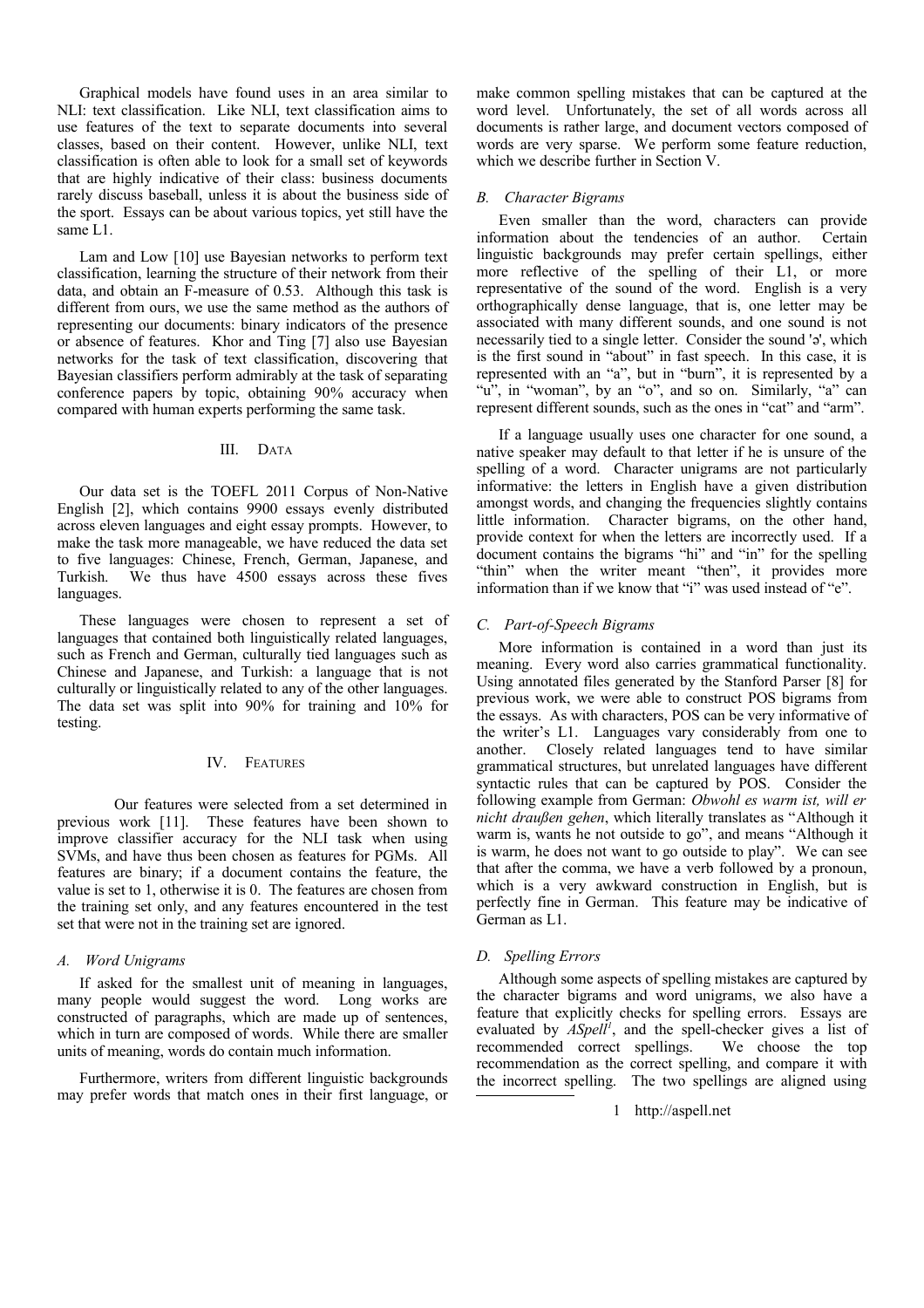M2MAligner [5]. Consider the example misspelling of "computer" as "kompyuta". The aligner would provide the following alignment:

$$
\begin{array}{c|c|c|c|c|c} c & o & m & p & u & t & e & r \\ \hline & | & | & | & | & \wedge & | & \vee \\ k & o & m & p & y & u & t & a \end{array}
$$

From this alignment, we get three error alignments: c-k, uyu, and er-a. We use these alignments as features for our classifier.

#### V. METHODOLOGY

The following section describes our methods for learning graphical models to classify essays by the first language of their writer. First, we describe methods used to reduce the feature set to a manageable number of input features. Secondly, we describe various structure learning methods that were applied to determine the best graph.

# *A. Feature Reduction*

As mentioned in Section IV, our original feature set was very large, containing approximately 50,000 features. Learning a graph on all 50,000 features would have been prohibitive, so we tried to reduce the dimensionality of our feature set.

There exist in the NLI literature several methods of reducing the number of features. Koppel *et al*. [9] and others ignore content words in essays, and only consider function words. Function words can be considered the "building blocks" of languages. They have little meaning themselves, but are necessary to build grammatically correct sentences. Function words belong to a small number of POS classes, such as prepositions, pronouns, determiners, and conjunctions. Some examples of these words include "for", "I", "the", and "and".

By reducing our word set to a list of 295 function words, and only considering features that appear in these words, we reduce our feature set from 50,000 to approximately 5000 features.

Furthermore, we use information gain on our feature sets to further reduce the number of features. Previous work [11] showed that when you only want to use a subset of features, information gain can be helpful in selecting useful features from a larger set. The equation used for information gain is provided in equation 1, where *H* is the Entropy, defined by equation 2.

$$
IG = \sum_{i=1}^{2} H(word = i) - \sum_{c=1}^{5} \sum_{i=1}^{2} H(word = i|class = c)
$$
(1)

$$
H = -P(x) \times \log(P(x))
$$
 (2)

# *B. Structure Learning*

Even with a reduction to 1000 features and one class variable, the number of potential Directed Acyclic Graphs (DAG) that can be constructed is super-exponential, and we do not know which is the correct one.

We decided to build several different types of graphs in an attempt to maximize our chances of finding one that approximates the true I-Map for the data, which are described in subsections 1) through 4).

## *1) Naïve Bayes*

The very simplest method of constructing a graph is to assume that all features are independent of each other. This graph gives us no dependencies, but the next simplest method, to assume that features are independent if the class variable is known, at least provides a starting point. As we have 50,000 features, na**ï**ve Bayes was attractive, with its minimalist approach.

Khor and Ting [7] also used the na**ï**ve Bayes classifier as a baseline for text classification. While our task is not text classification, the challenges are similar. We use na**ï**ve Bayes as our simplest classifier, and as a baseline against which more connected graphs can be compared.

# *2) Tree Augmented Naïve Bayes*

Following the work of Chow and Liu, [3], we investigate the Tree-Augmented na**ï**ve Bayes (TAN) classifier. The TAN tree starts as a Na**ï**ve Bayes classifier, where all nodes are assumed independent of each other, given the class variable. A spanning tree that maximizes mutual information between nodes is then constructed.

The number of arcs in a TAN network is twice as many as in a na**ï**ve Bayes, but is still manageable. All of our features are binary, and thus, the number of parameters in the network is also approximately doubled. A TAN is able to encode some dependencies in the data. Furthermore, TAN networks scale well with the number of features, and should be able to be constructed in a reasonable amount of time. A network with more dependencies may also be more prone to over-fitting the training data.

# *3) K2 Hill-Climbing*

Although a TAN network models some dependencies in the data, it is still a graph with very few arcs, and may be missing key relationships between nodes. Consider the graph in Fig. 1. The character bigram "ck" is likely related not just to one word, but to many, such as *black, kicked*, as well as others that are not shown. Likewise, each of those words is related to *n*-1 character bigrams, where *n* is the number of letters in the word.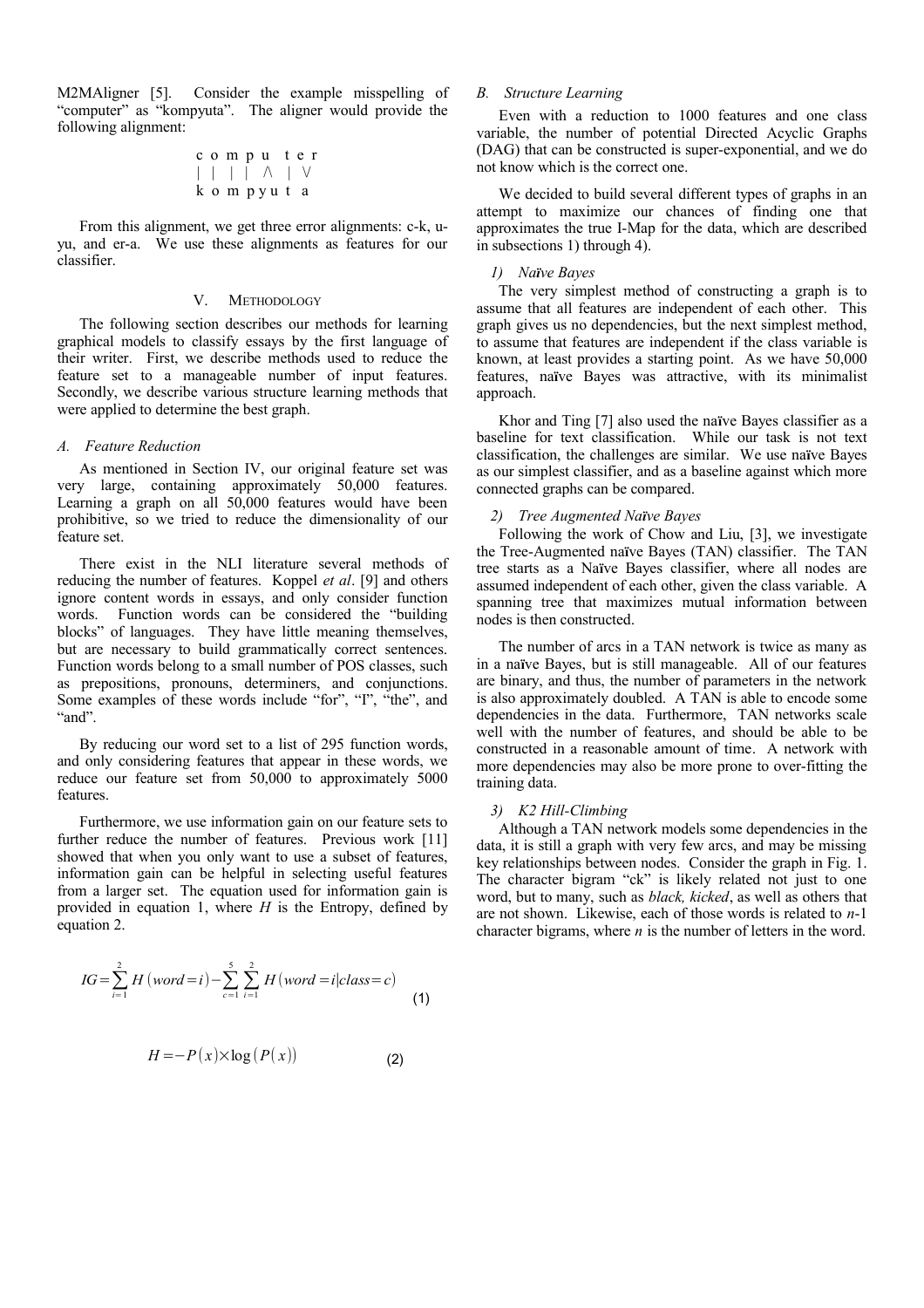

Figure 1. One of many potential graphs for a small number of features

Every word also has a likelihood of being tagged as a particular part-of-speech, and is then likely to be associated with any POS bigram that contains that POS. For example, in the sentence "The man kicked the black dog", *black* is an adjective, and is thus tied to the *Adj-NN* POS bigram. Similarly, *dog* is a noun, and would be tied to all POS bigrams that contain a noun. Likewise, words can be associated with several spelling errors. It is easy to see that one node may have relationships and dependencies with many others.

For this reason, we consider the K2 Hill-Climbing algorithm, as provided by Weka<sup>[2](#page-3-0)</sup>. K2 uses an ordering of the variables to determine the best assignment of parents to nodes, using a particular scoring function. We have chosen the Bayes score, represented in equation 3, where *Nij* is the number of documents where a node's *i*<sup>th</sup> parent takes its *j*<sup>th</sup> value, and *Nijk* is the number of documents where a node's  $i<sup>th</sup>$  parent takes its  $J^{\text{th}}$  value, and the node takes its  $k^{\text{th}}$  value.  $\Gamma(x)$  is the gamma function, which extends the factorial (in  $\Gamma(x) = (x-1)!$  for an integer  $x$ ). Given standard assumptions, this function represents the probability of a structure (marginalized with respect to the parameter values).

$$
Q_{Bayes(BS, D)} = \prod_{i=0}^{n} \prod_{j=1}^{q_i} \frac{\Gamma(N'_{ij})}{\Gamma(N'_{ij} + N_{ij})} \prod_{k=1}^{r_i} \Gamma\frac{(N'_{ijk} + N_{ijk})}{\Gamma(N'_{ijk})}
$$
(3)

The K2 algorithm iteratively adds parents from the previous nodes in its ordering, up to the maximum specified. It chooses the parents based on which ones lead to the greatest increase in the score of the network. As we are unsure of the true ordering of the variables, we start the K2 algorithm with a random ordering, with the exception that the class variable is always the first variable in the ordering. Furthermore, we also require that each variable is dependent on the class.

Weka ensures that all variables lie within the Markov blanket of the class variable. The network is initialized as a naïve Bayes network, and edges are added to the network.

# *4) Support Vector Machines*

As an alternative to graphical models, we consider SVMs. First proposed by Cortes and Vapnik [4], SVMs compute a high-dimensional hyper-plane that separates the data, using a small number of instances, known as Support Vectors, to determine the location and orientation of the hyperplane. We use a package for multi-class classification that is extended from the *SVM-Light* Package [6]. We use a linear kernel.

# VI. RESULTS

# Our data set contained 4500 essays that were divided into a

90% training set and 10% test set. We learned naïve Bayes networks, TAN networks, and more-fully connected Bayesian networks on the training data, as well as SVMs, and performed inference on the test data. We compared to the Bayesian networks. Beyond testing the accuracy of our learners, we also run an ablation study on one of our networks, and compare the results to a similar ablation study using an SVM. We wanted to determine whether the same features were contributing to the network as to the SVM.

#### *A. Using Function Words for Feature Reduction*

Section V describes how we use function words in an attempt to reduce the dimensionality of our feature set. Table I shows results for networks built using only function words, compared with their equivalent networks using all potential words. All of these networks use 295 word features, and 200 of each of the other three feature sets, as selected by information gain.

It is quickly apparent that systems using only function words do not perform as well as those that allow any words. Naïve Bayes gains 5.6% accuracy when all words are considered, TAN gains 6.96% accuracy, the 5-parent K2 network gains 8.3%, and the SVM gains 2.69% accuracy. Using function words, we see that naïve Bayes out-performs the other two Bayesian networks, but when all words are considered, naïve Bayes is outperformed by TAN, which in turn is out-performed by a network that allows even more potential parents. For the next set of experiments, we only consider networks allowing all words from the word feature set, as the trend of this set out-performing the function word classifiers continued as the networks grew larger.

#### *B. Growing the Networks*

In the previous subsection, all of the networks contained 895 nodes. However, there may be information in the other features that were not included in the network, and thus, we increase the size of the network in increments. First, we double the number of nodes allowed from each feature set; that is we choose the 400 most informative word unigrams, as well as 400 character bigrams, 400 POS bigrams, and 400 error alignments. We then double the size twice more, allowing 800 of each feature type, and then 1600. However, this tops out for some feature sets -- the character bigrams feature set only

<span id="page-3-0"></span><sup>2</sup> http://www.cs.waikato.ac.nz/ml/weka/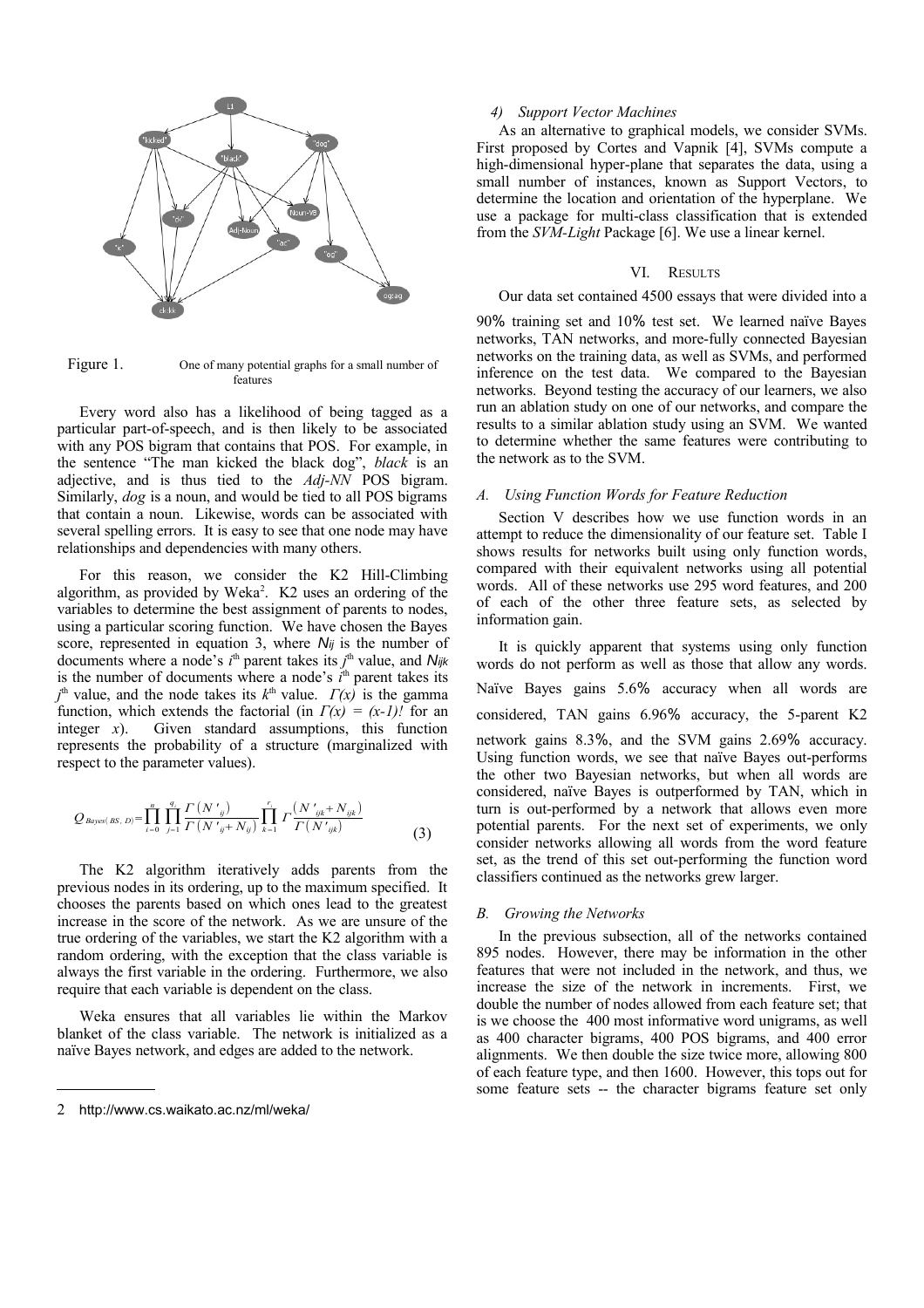contains 1098 items, while the POS set only contains 1418 items.

| <b>Classifier</b>              | <b>Function Words</b> | <b>All Words</b> |
|--------------------------------|-----------------------|------------------|
| Naïve Bayes                    | 55.16                 | 60.76            |
| TAN                            | 54.48                 | 6144             |
| K <sub>2</sub> (Max 5 Parents) | 53.36                 | 61.66            |
| <b>SVM</b>                     | 55.16                 | 57.85            |

TABLE I. ACCURACY OVER 895 FEATURES

Thus, while the classifier that allows 800 of each feature type has 3200 total nodes, the classifier that allows 1600 of each will not have 6400, but rather 5716. The results are presented in Fig. 2.

Generally, we see that as the number of features increases, the accuracy of the classifier also increases. As can be expected, the increases in accuracy slow down as more features are introduced. However, the TAN network still appears to be out-performing the SVM, as the increases are leveling off. If this trend continues, it is expected that a TAN would still outperform the SVM for feature sets for which it is very computationally expensive to build the TAN. Furthermore, as more features are included, the SVM eventually passes the naïve Bayes classifier, but the TAN classifier continues to perform better than the SVM. Somewhat surprisingly, the classifier constructed with K2 does not seem to benefit much from an increase in features, but this may be partially due to the restriction on the number of parents.

Although K2 adds the parents that most increase the score of the classifier, K2 is restricted in the nodes that it can choose as parents, while TAN is not. The parents of a node for K2 must come from the previous nodes in the ordering supplied to the algorithm, and if the ordering is less than optimal, so, too, will be the network. One final experiment was considered, where no feature reduction was performed. Due to time constraints, only the naïve Bayes model and the SVM were

able to be compared. The naïve Bayes model achieved 83.41%

accuracy, while the SVM obtained 82.06%. Following the results of our other experiments, it is not inconceivable that the TAN model would improve upon the naïve Bayes, further improving upon the SVMs.



#### Figure 2. 10-fold cross validation accuracy, as number of features increase

#### *C. Ablation Study*

To help understand which factors most contribute most to our classifiers, and whether this is constant across the various learners, we conduct an ablation study on the models created with 800 of each feature type. The results are presented in Fig. 3.

While it appears that the feature sets influence the models in a similar way, with word unigrams having the most impact, followed by POS bigrams, character bigrams, and errors, there are a few differences. The accuracy of the PGMs seems to be more dependent upon the word unigrams, while SVMs show similar falls in accuracy for POS bigrams, with larger drops for the other features than the drops observed for the PGMs.

# VII. DISCUSSION AND FUTURE WORK

We have learned probabilistic graphical models for classifying essays by the native language of their writer. Typically, this has been a task for machine learning methods such as SVMs or maximum entropy learners, but graphical models have certain innate advantages over the machine learning methods. As well as being able to take advantages in dependencies in the data that cannot be expressed by linear SVMs, graphical models can perform inference tasks that are beyond SVMs. If a user makes a set of mistakes, a graphical model can infer the likelihood that he will make other mistakes; it can also predict errors that differ between L1s . An SVM can make no such inference. This ability is of great importance to second-language teachers, who often need to adapt their teaching to suit their students. While this ability of the graphical models is important, we were more concerned with the construction of the models. We used four feature sets: word unigrams, character bigrams, part-of-speech bigrams, and errors alignments to learn four models: naïve Bayes, TAN, K2, and linear SVM. Using feature selection to allow graphs to be built in reasonable time, we found that the naïve Bayes and TAN models consistently out-perform SVMs when given the same features to learn a model.

Our models only consider five different L1s, but the literature has models that differentiate between as many as